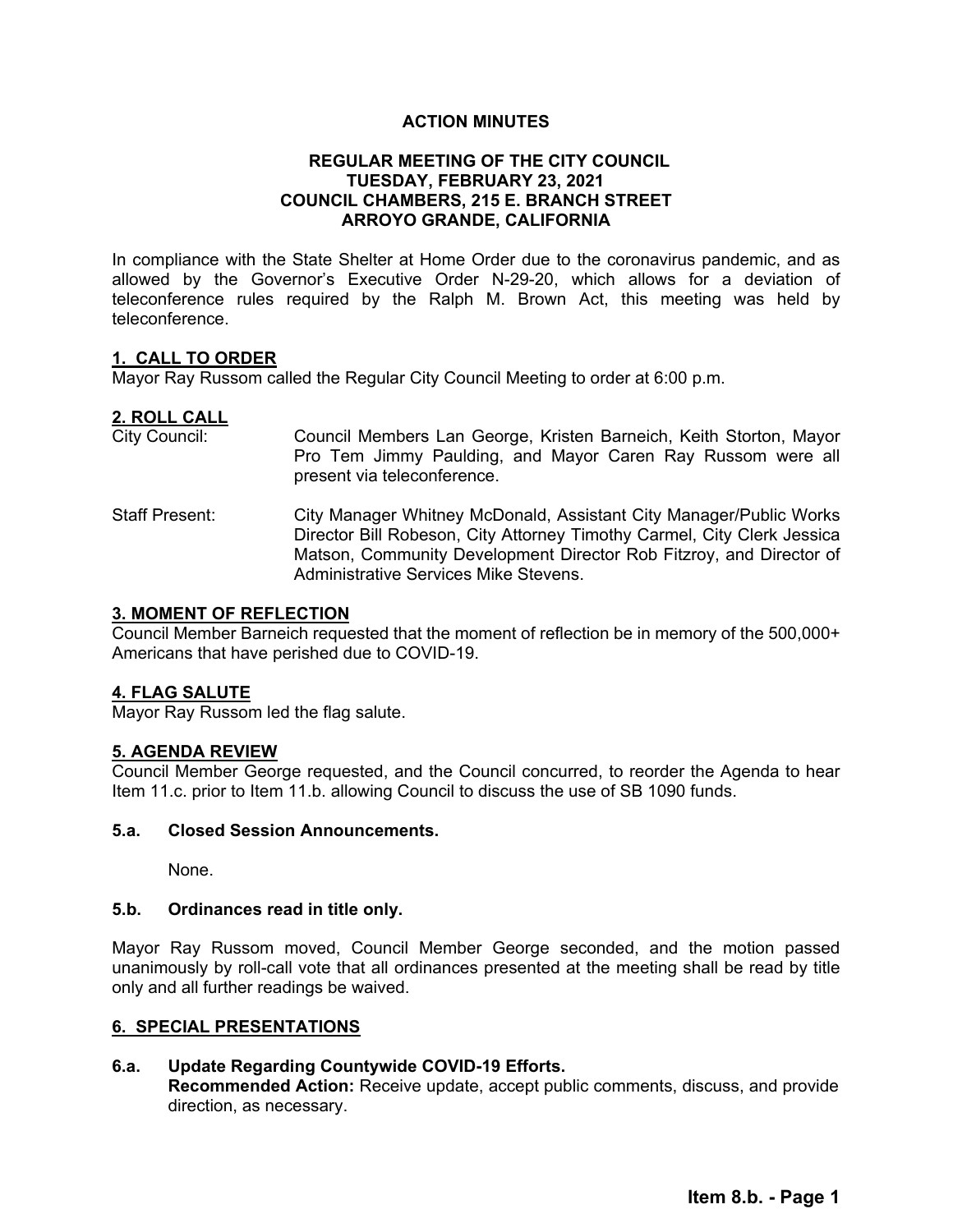City Manager McDonald provided a brief update on COVID-19 efforts and responded to questions from Council.

Mayor Ray Russom invited public comment. No public comments were received.

No action was taken on this item.

# **6.b. City Manager Communications.**

**Recommended Action:** Receive correspondence/comments as presented by the City Manager and provide direction, as necessary.

City Manager McDonald provided an update on the Recreation Department's Distance Learning Program, and provided a brief update on the progress of the Olohan Alley repaving project.

Public Works Director/Assistant City Manager Robeson responded to Council questions regarding the Bridge Street Bridge and Olohan Alley projects.

Mayor Ray Russom invited public comment. No public comments were received.

No action was taken on this item.

## **6.c. Introduction of New Employee – Rob Fitzroy, Community Development Director.**

City Manager McDonald introduced Rob Fitzroy as the City's new Community Development Director and highlighted his educational and professional background.

Mayor Ray Russom invited public comment. No public comments were received.

No action was taken on this item.

## **6.d. Introduction and Oath of Office - Jessica Matson, Legislative and Information Services Director/City Clerk.**

Mayor Ray Russom administered the Oath of Office to Legislative and Information Services Director/City Clerk Jessica Matson.

Mayor Ray Russom invited public comment. No public comments were received.

### **6.e. Recognition of Outgoing City Commission and Board Members.**

Mayor Ray Russom thanked outgoing Downtown Parking and Advisory Board Member Ron Meier, Planning Commissioner Andrea Montes, and Arroyo Grande Tourism Business Improvement District Advisory Board Member David Kastner for their service to the community.

Mayor Ray Russom invited public comment. Speaking from the public were David Kastner, Andrea Montes, and Jocelyn Brennan. No further public comments were received.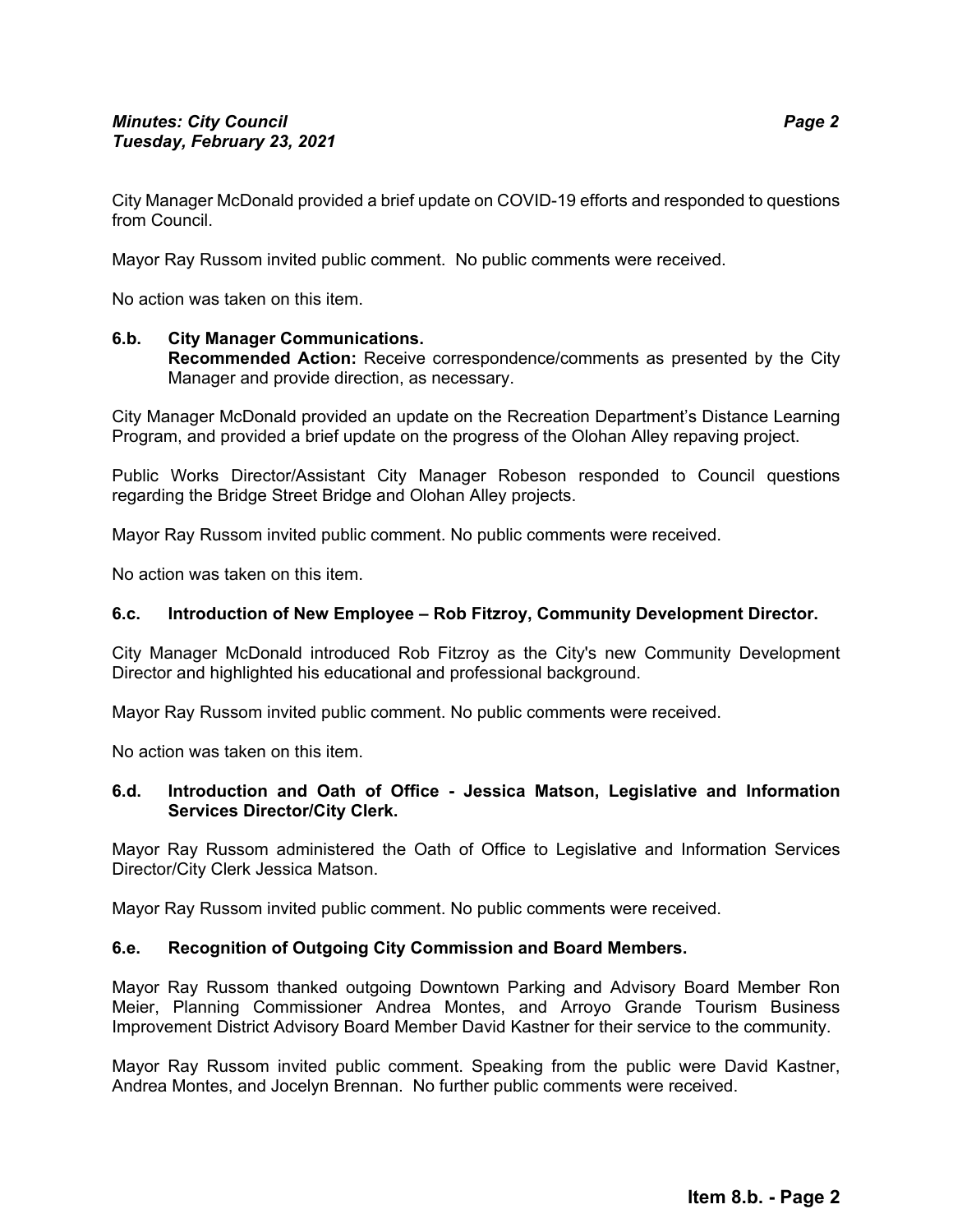## *Minutes: City Council Page 3 Tuesday, February 23, 2021*

No action was taken on this item.

## **7. COMMUNITY COMMENTS AND SUGGESTIONS**

Mayor Ray Russom invited public comment. Speaking from the public was Kate Vaus; Jamie Sanbonmatsu; Frankie Lee Slater; and Kelly Wetmore.

No further public comments were received.

## **8. CONSENT AGENDA**

Mayor Ray Russom asked the Council if there were any questions or any items to be pulled from the consent agenda for further discussion.

Council commented on items 8.e. and 8.f.

Mayor Ray Russom invited public comment. No public comments were received.

**Action:** Council Member Barneich moved to approve Consent Agenda Items 8.a. through 8.g. Council Member Storton seconded, and the motion passed on the following roll-call vote:

| <b>AYES:</b>   | Barneich, Storton, George, Paulding, Ray Russom |
|----------------|-------------------------------------------------|
| <b>NOES:</b>   | None.                                           |
| <b>ABSENT:</b> | <b>None</b>                                     |

**8.a. Consideration of Cash Disbursement Ratification. Action:** Ratified the listing of cash disbursements for the period February 1, 2021 through February 15, 2021.

## **8.b. Consideration of Statement of Investment Deposits. Action:** Received and filed the attached report listing of investment deposits of the City of Arroyo Grande, as of January 31, 2021, as required by Government Code Section 53646(b).

**8.c. Consideration of Approval of Minutes.**

**Action:** Approved the minutes of the Regular City Council Meeting of February 9, 2021, as submitted.

- **8.d. Adoption of a Resolution Declaring a Continued Local Emergency Related to the Coronavirus (COVID-19) Pandemic. Action:** Adopted a Resolution entitled: *"A RESOLUTION OF THE CITY COUNCIL OF THE CITY OF ARROYO GRANDE DECLARING A CONTINUED LOCAL EMERGENCY RELATED TO THE CORONAVIRUS (COVID-19) PANDEMIC".*
- **8.e. Consideration of Authorization to Reallocate the Existing Neighborhood Services Technician Positions from the Police Department to the Community Development Department and Approve the Associated Budget Transfer Between Departments. Action:** Authorized the reallocation of the existing 1.4 FTE NST positions from the Police Department to the Community Development Department and approved the transfer of the associated budget for salaries and benefits for these positions between the departments.
- **8.f. Monthly Water Supply and Demand Update.** Action: Received and filed the Monthly Water Supply and Demand Report.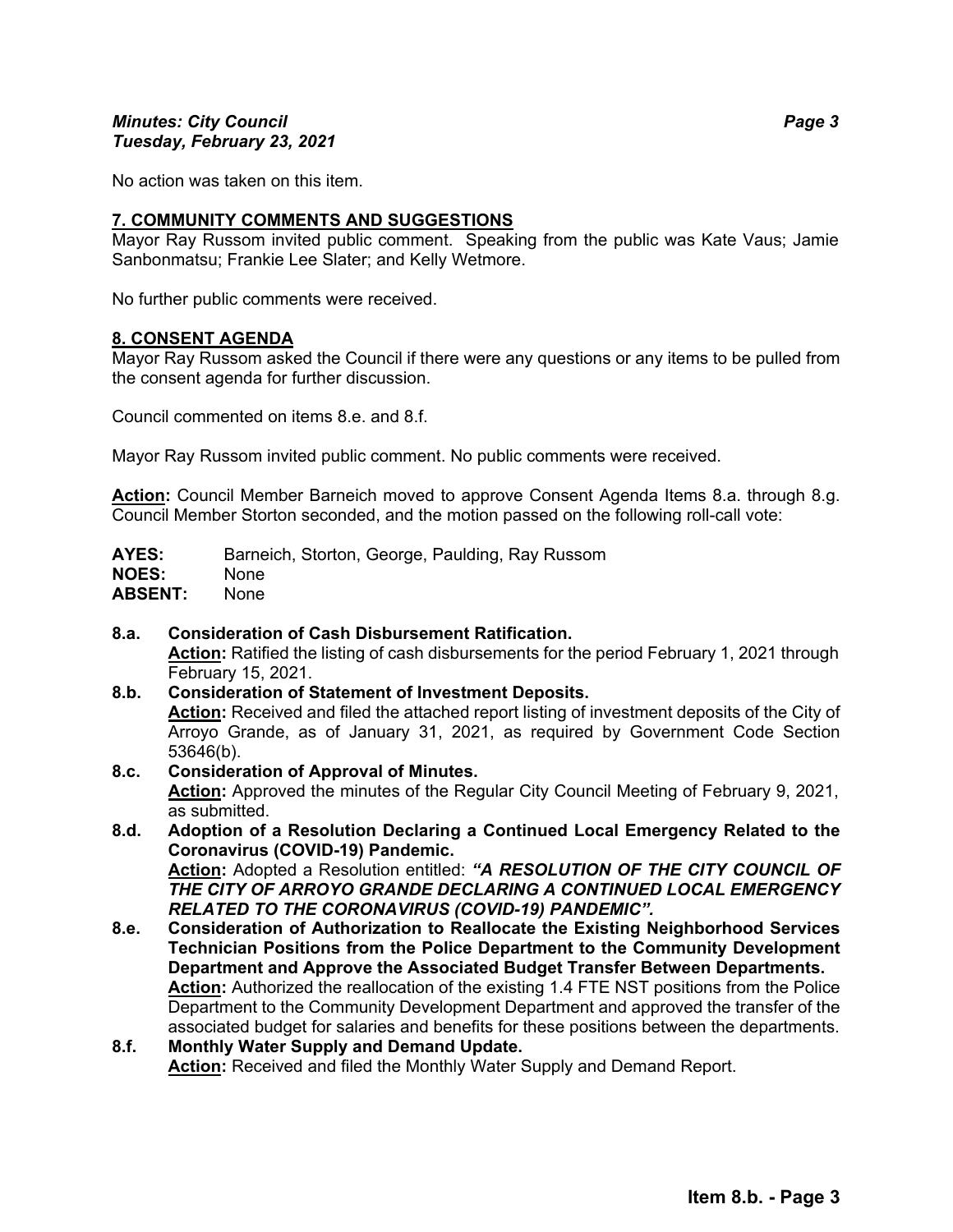## **8.g. Consideration to Approve an Agreement for Consultant Services with Eikhof Design Group for the 2021 Concrete Repairs Project, PW 2021-02.**  Action: Approved an Agreement for Consultant Services with Eikhof Design Group in the amount of \$28,460 for design services for the 2021 Concrete Repairs Project, PW 2021- 02.

### **9. PUBLIC HEARINGS**

None.

## **10. OLD BUSINESS:**

None.

## **11. NEW BUSINESS**

## **11.a. Consideration of General Fund Five-Year Financial Outlook.**

Administrative Services Director Stevens presented the staff report and recommended that the Council receive, consider, and file the updated Five-Year Financial Outlook Report and responded to questions from Council.

Mayor Ray Russom invited public comments. Speaking from the public was Jim Guthrie. No further comments were received.

No action was taken on this item. The report was received and file.

*Mayor Ray Russom called for a recess at 7:58 p.m. The Council reconvened at 8:05 p.m.* 

The following items were heard out of order.

### **11.c. Consideration of Setting Economic Development Goals and Priorities for Purposes of Creating a Spending Plan for the City's Allocation of SB 1090 Funds.**

City Manager McDonald presented the staff report and recommended that the Council consider and set economic development goals and priorities for purposes of creating a spending plan for the City's allocation of SB 1090 funds. Staff responded to questions from Council.

Council discussion ensued in support of the retention of existing Arroyo Grande businesses; retention and development of head-of-household jobs; and support of a comprehensive General Plan Update.

Mayor Ray Russom invited public comment. Speaking from the public were Jim Guthrie, and Jocelyn Brennan. No further comments were received.

Council directed staff to work on a plan for COVID relief funds; work with the Chamber of Commerce on a proposal for services and bring the proposal to Council for review; and to agendize a discussion regarding a comprehensive General Plan Update.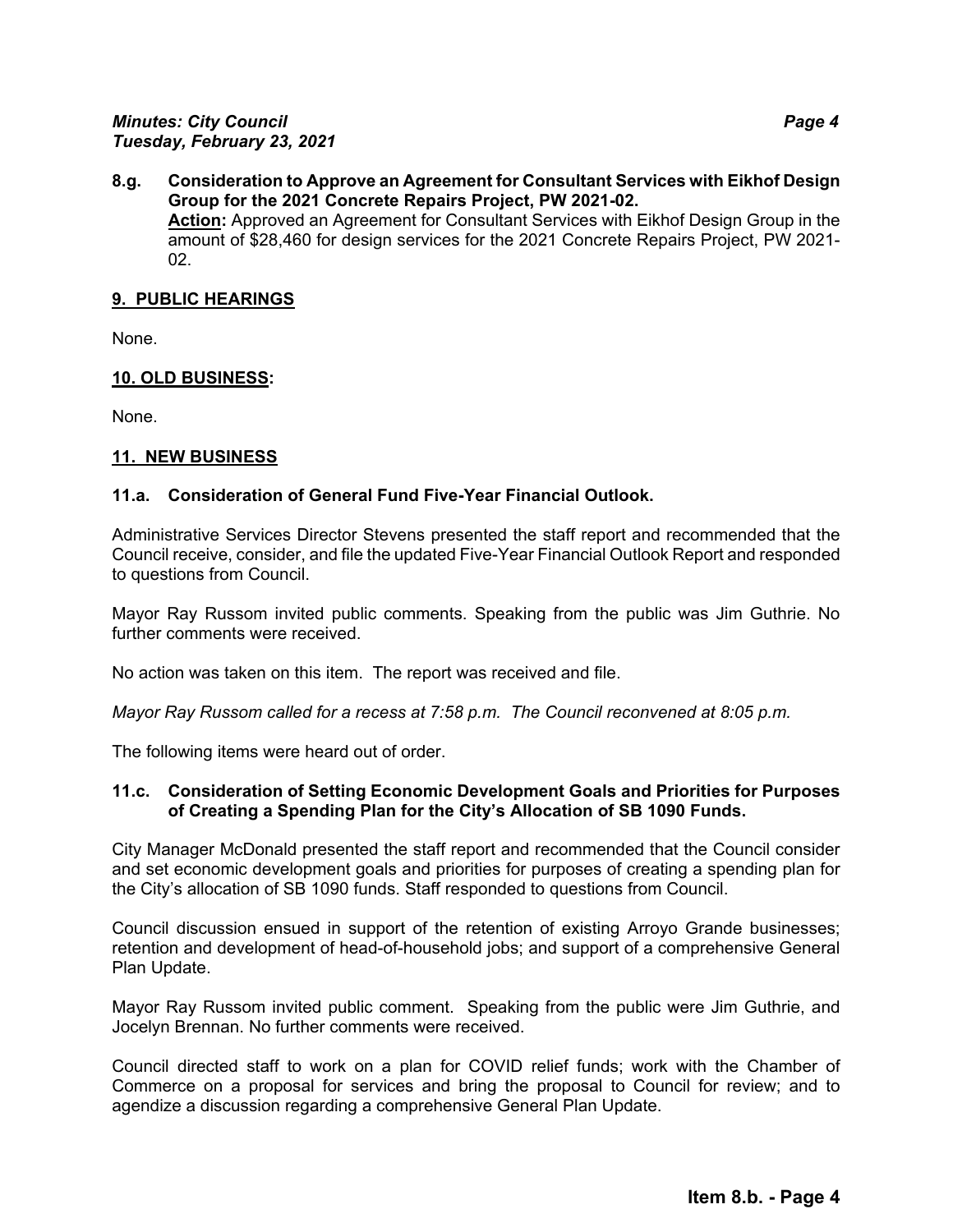At 10:48 p.m., Mayor Ray Russom stated that pursuant to Council policy, the Council must vote unanimously to continue the meeting past 11:00 p.m.

**Action:** Mayor Ray Russom moved to continue the meeting to 11:30 p.m. Council Member Storton seconded, and the motion passed unanimously on the following roll-call vote:

AYES: Ray Russom, Storton, George, Barneich, Paulding **NOES:** None **ABSENT:** None

### **11.b. Consideration of Approval of a COVID-19 Relief Program, Including Allocation of SB 1090 Funds and/or Other General Funds to the Program.**

City Manager McDonald presented the staff report and recommended that the Council consider approving a COVID-19 Relief Program, allocating funding to the Program, including a portion of the City's SB 1090 funds, establishing funding amounts for each program, establishing limits on the amount of each grant in each program, and providing direction on program components, and responded to questions from Council.

Mayor Ray Russom invited public comment. Speaking from the public was Jocelyn Brennan. No further comments were received

Council discussion ensued in support of business assistance grant programs.

**Action:** Mayor Ray Russom moved to continue the item to a date certain of March 9, 2021. Council Member George seconded, and the motion passed on the following roll-call vote:

AYES: Ray Russom, George, Storton, Barneich, Paulding **NOES:** None **ABSENT:** None

### **12. CITY COUNCIL REPORTS**

Mayor Ray Russom suggested, and the Council concurred, to postpone City Council reports to the next regular meeting on March  $9<sup>th</sup>$ .

### **13. COUNCIL COMMUNICATIONS**

Mayor Ray Russom suggested, and the Council concurred, to postpone City Council communications to the next regular meeting on March  $9<sup>th</sup>$ .

#### **14. CLOSED SESSION**

None.

### **15. ADJOURNMENT**

There being no further business to come before the City Council, Mayor Ray Russom adjourned the meeting at 11:29 p.m.